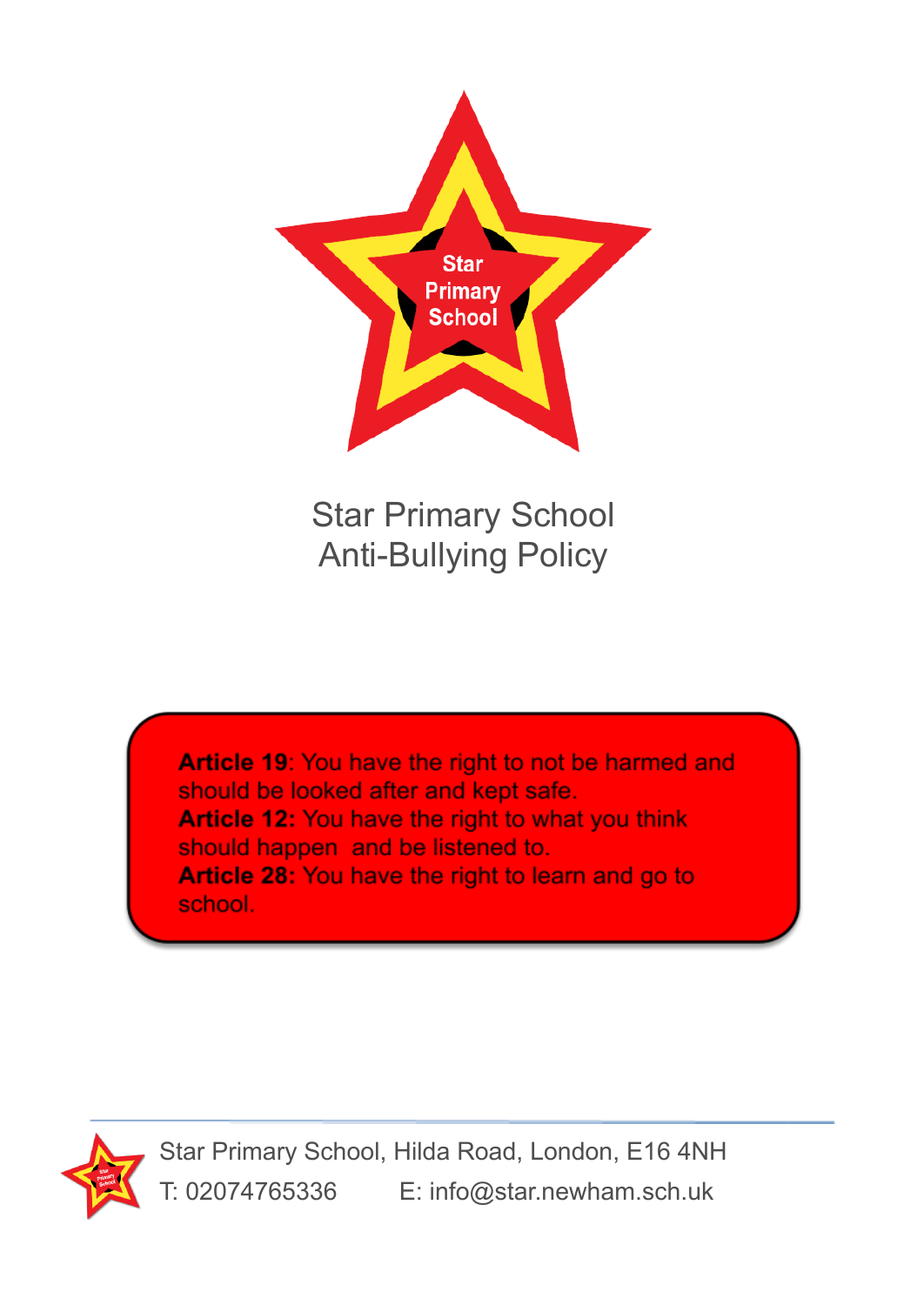# **Anti-Bullying Policy**

## **1 Introduction**

It is a government requirement that all schools have an anti-bullying policy. In April 2011, the Equality Act 2010 came into force. This Act ensures discriminations (direct and indirect); harassment and victimisation are challenged to ensure equality. This policy, along with the SEN & Disability Policy and Behaviour Policy, is written and reviewed in light of this Act to ensure the school is fulfilling its statutory duty. This policy reflects this guidance and the principles enshrined in '*Every Child Matters'*.

The law requires that governing bodies and schools must:

From time to time review and make a written statement of general principles and measures to promote good behaviour; [Section 88(2)(a) Education and Inspections Act 2006 (EIA 2006)]

This statement of principles should be shared by the head teacher, other appropriate members of staff, parents and all pupils;

Promote the well-being of pupils in their schools; [Ref: Section 21(5) Education Act 2002 (EA 2002), inserted by section 38 Education and Inspections Act 2006.]

Exercise their functions with a view to safeguarding and promoting the welfare of pupils; [Ref: Section 175(2) Education Act 2002]

Gov.uk defines bullying as actions that are meant to be hurtful, and which happen on a regular basis. The definition from <https://www.gov.uk/bullying-at-school/bullying-a-definition> states the following: There is no legal definition of bullying.

However, it's usually defined as behaviour that is:

- repeated
- intended to hurt someone either physically or emotionally
- often aimed at certain groups, eg because of race, religion, gender or sexual orientation It takes many forms and can include:
	- physical assault
	- teasing
	- making threats
	- name calling
	- cyberbullying bullying via mobile phone or online (eg email, social networks and instant messenger)

# **2 Aims and objectives**

Bullying is wrong and damages individual children. We therefore do all we can to prevent it, by developing a school ethos in which bullying is regarded as unacceptable.

We aim, as a school, to produce a safe and secure environment where all can learn without anxiety, and measures are in place to reduce the likelihood of bullying. Please see the behaviour policy for further detaILS.

This policy aims to produce a consistent school response to any bullying incidents including those on electronic devices; that may occur.

We aim to make all those connected with the school aware of our opposition to bullying, and we make clear each person's responsibilities with regard to the eradication of bullying in our school.

## **3 The role of governors**

The governing body supports the headteacher in all attempts to eliminate bullying from our school. The governing body will not condone any bullying at all in our school, and any incidents of bullying that do occur will be taken very seriously, and dealt with appropriately. The School Safeguarding Link Governor, Ms S Hendrickson, will liaise with the Senior Leadership team to review and monitor behaviour at Star.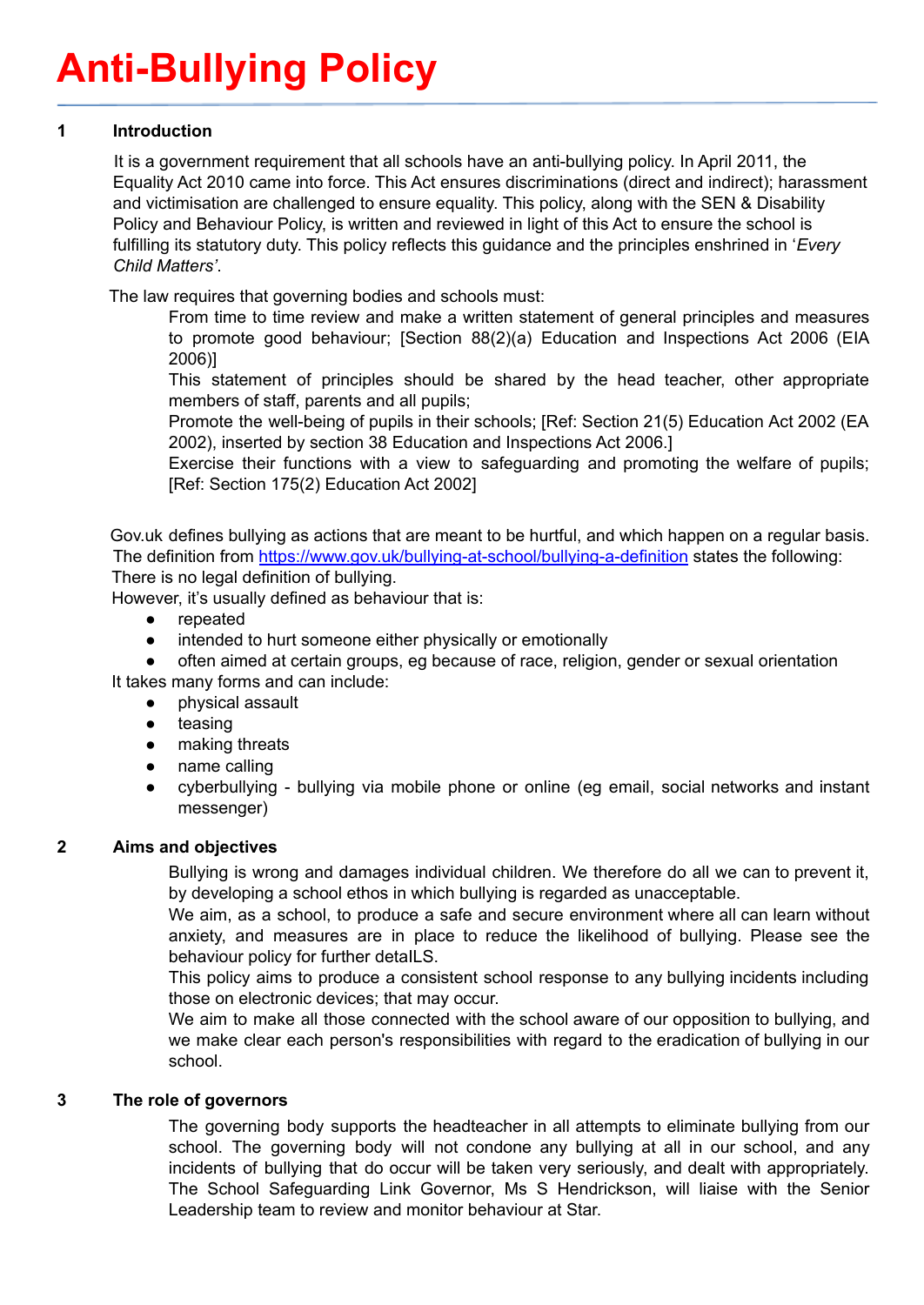The governing body will monitor incidents of bullying and cyber-bullying that occur, and will review the effectiveness of this policy regularly. The governors require the headteacher to keep accurate records of all incidents of bullying, and to report to the governors on request about the effectiveness of school anti-bullying strategies.

A parent who is dissatisfied with the way the school has dealt with a bullying incident can ask the chair of governors to look into the matter. The governing body responds within ten days to any request from a parent to investigate incidents of bullying. In all cases, the governing body notifies the headteacher, and asks him/her to conduct an investigation into the case, and to report back to a representative of the governing body.

#### **4 The role of the headteacher**

It is the responsibility of the headteacher to implement the school anti-bullying strategy, and to ensure that all staff (both teaching and non-teaching) are aware of the school policy, and know how to identify and deal with incidents of bullying. The headteacher reports to the governing body about the effectiveness of the anti-bullying policy on request.

The headteacher ensures that all children know that bullying is wrong, and that it is unacceptable behaviour in this school. The headteacher draws the attention of children to this fact at suitable moments. This is undertaken in a variety of ways, including through whole school assemblies, RE / PSHE lessons and when dealing with specific incidences of inappropriate behaviour. For example, if an incident occurs, the headteacher may decide to use an assembly as the forum in which to discuss with other children why this behaviour was wrong, and why a pupil is being punished.

This policy applies to all members of Star Primary community both in and out of school as the headteacher is required by the Education and Inspections Act 2006 as is reasonable regulate the behaviour of pupils when they are off the school site and impose disciplinary penalties for inappropriate behaviour and bullying. The headteacher and staff at Star will, when asked, direct parents to guidance and support to empower them to deal with bullying that occurs out of school.

This is pertinent to incidents of bullying that occur outside of school and includes incidents of online or cyber-bullying via email, social networks and instant messaging applications that may take place outside of the school, but is linked to membership of the school.

The headteacher ensures that all staff, including lunchtime staff, receive sufficient training to be equipped to identify and deal with all incidents of bullying.

The headteacher sets the school climate of mutual support and praise for success, so making bullying less likely. When children feel they are important and belong to a friendly and welcoming school, bullying is far less likely to be part of their behaviour.

#### **5 The role of the teacher and support staff**

All the staff in our school take all forms of bullying seriously, and seek to prevent it from taking place. With the emergence of new technology, staff should be aware of e-safety issues related to the use of the internet, mobile phones, cameras and hand held devices and monitor their use and possible misuse in any incidents of bullying.

Teachers and support staff do all they can to support the child who is being bullied. If a child is being bullied over a period of time, ongoing work to support the child will take place. This is usually shared among the Teacher, Teaching Assistant and Behaviour Councillor. Parents are informed and reassured that the school takes this issue very seriously and will do its utmost to eradicate bullying and to support children who suffer forms of bullying.

When any bullying has taken place between members of a class, the teacher will ask our school counsellor to deal with the issue immediately. This may involve counselling and support for the victim, and punishment for the offender. Time is spent talking to the child who has done the bullying, explaining to them why their action was wrong and how they should change their behaviour in future. If a child is repeatedly involved in bullying, we inform the family support worker and head teacher. We then invite the child's parents or carers into the school to discuss the situation. In more extreme cases, e.g. where these initial discussions have proved ineffective, the headteacher may contact external support agencies, such as the social services or the police.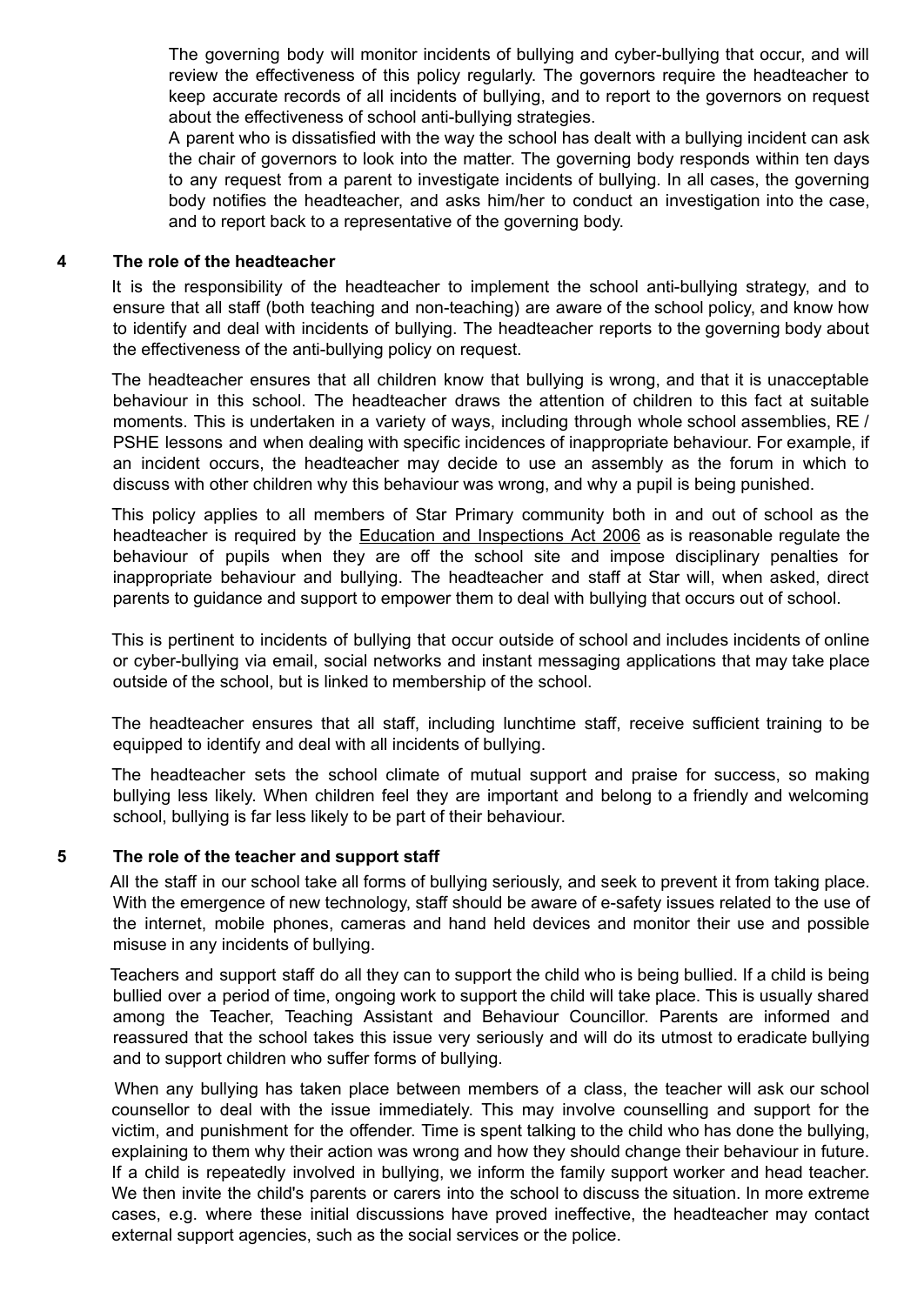Teachers use a range of methods to help prevent bullying and to establish a climate of trust and respect for all. They use drama, role-play, stories, etc., within the formal curriculum, to help pupils understand the feelings of bullied children, and to practise the restraint required to avoid lapsing into bullying behaviour. Circle time is used to praise, reward and celebrate the success of all children, and thus to help create a positive atmosphere.

#### **6 The role of parents and carers**

Parents are expected to do all they can to keep their child safe by modelling and enforcing positive behaviour. The school can advise parents on measures needed to keep their children safe however the school will not routinely act directly to address incidents at home. Parents and carers have a responsibility to support the school's anti-bullying policy, actively encouraging their child to be a positive member of the school and wider community.

Parents and carers who are concerned that their child might be being bullied, or who suspect that their child may be the perpetrator of bullying, should contact their child's class teacher or family support worker immediately. If they are not satisfied with the response, they should contact the headteacher. If they remain dissatisfied, they should follow the school's complaints procedure, as detailed in the school Prospectus.

A school leaflet has been produced and distributed to parents containing information on how to identify and deal with bullying including e-safety awareness. These leaflets also contain information on other agencies who can give advice regarding bullying and the legal position towards certain forms of online bullying eg: sexting and instagram.

#### **7 The role of pupils**

Pupils are encouraged to tell anybody they trust if they are being bullied, and if the bullying continues, they must keep on letting people know. In the case of inappropriate comments, suggestions or materials that they are exposed to online, they should report it and if possible keep the evidence.

Children can also use the school's self referral system to refer themselves to the school councillor or the community well being advocate to report incidences of bullying. This might if they are been bullied or if they know someone is being bullied. worry boxes are also located around the school- on each floor as well as in the office area.

Pupils are invited to tell us their views about a range of school issues, including bullying, in the annual pupil questionnaire. A school leaflet has been produced on what to do if children experience bullying. The school's e-safety web page contains links with advice from organisations on how to deal with online bullying.

#### **8. Monitoring and review:**

The effectiveness of our anti-bullying strategies are monitored by the head teacher on an ongoing basis and written reports are submitted to the governing body identifying behaviour issues on a regular basis. This is minuted by the governing body and forms part of the evidence base for the effective implementation of the Equality Act 2010.

#### **9 Links to other policies**

This policy should be read in conjunction with:

#### **Statement of principles on Behaviour Policy Child Safeguarding Policy E-Safety Policy and Website**